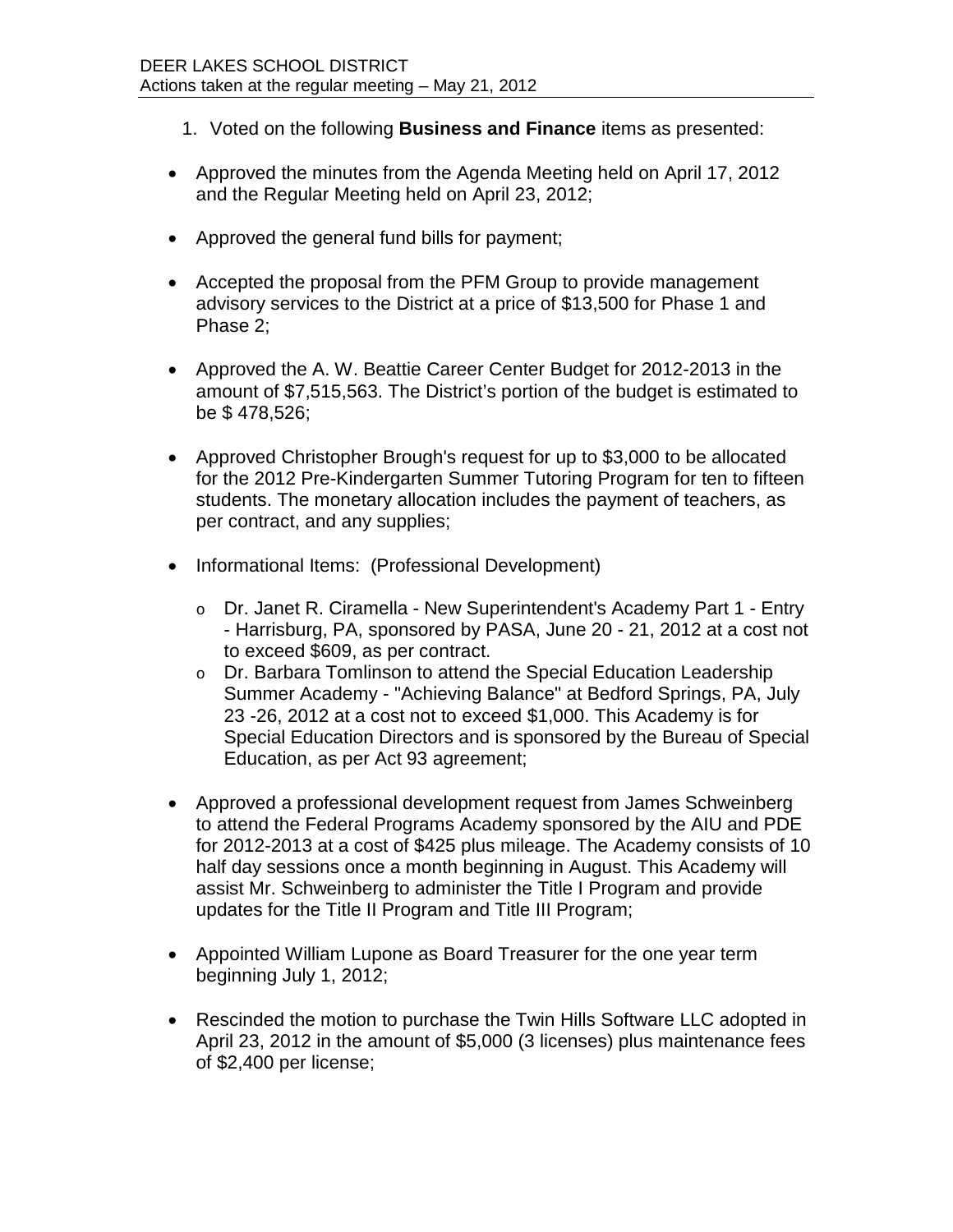- Approved the purchase of the tax collection software from ProSoft Technologies in the amount of \$9,000 (per 5 licenses) plus maintenance fees of \$2,160 for all licenses;
- Purchased the Laserfiche Data Archiving and On-Line Form product from Schaffer Technologies, Inc. at a cost not to exceed \$26,145.00;
- Approved Plancon J for the Curtisville Primary Center as attached;
- Approved Hosack, Specht, Muetzel and Wood to perform management advisory services for the 2011-2012 school year at a cost not to exceed \$4,500.
	- 2. Voted on the following **Education** items as presented:
- Approved the revised curricula for the 2012-2013 school year: Advanced Metals and Plastics, Advanced Visual Communications, Advanced Wood, Architectural Drawing, Building Trades, Food Preparation, Health Grades 3-5, Health Grade 7, Health Grade 8, Health 10, Health K-2, Health, Metals & Plastics I, MS FCS, Physical Education Grades 3-5, Physical Education Grade 6, Physical Education Grade 8, Physical Education Grade 9F, Physical Education Grade 9M, Physical Education Grades 10- 12F, Physical Education 10-12M, Physical Education K-2, Technology Grade 8, Technology HS, TV Production, Visual Communications, and Wood I;
- Approved the Independent Study requests as presented;
- Approved the affiliation agreement for student teachers between Deer Lakes School District and Slippery Rock University College of Education for a term of five (5) years;
- Approved IT credit for the Independent Study Course titled the Independent Advanced TV Production.
	- 3. Voted on the following **Policy** items as presented:
- Approved a first reading of revised Policy 214 Class Rank and a first reading of the following revised polices from PSBA:

Policy No:

- 000 Board Policy/Procedure/Administrative Regulations
- 001 Name and Classification
- 002 Authority and Powers
- 003 Functions
- 004 Membership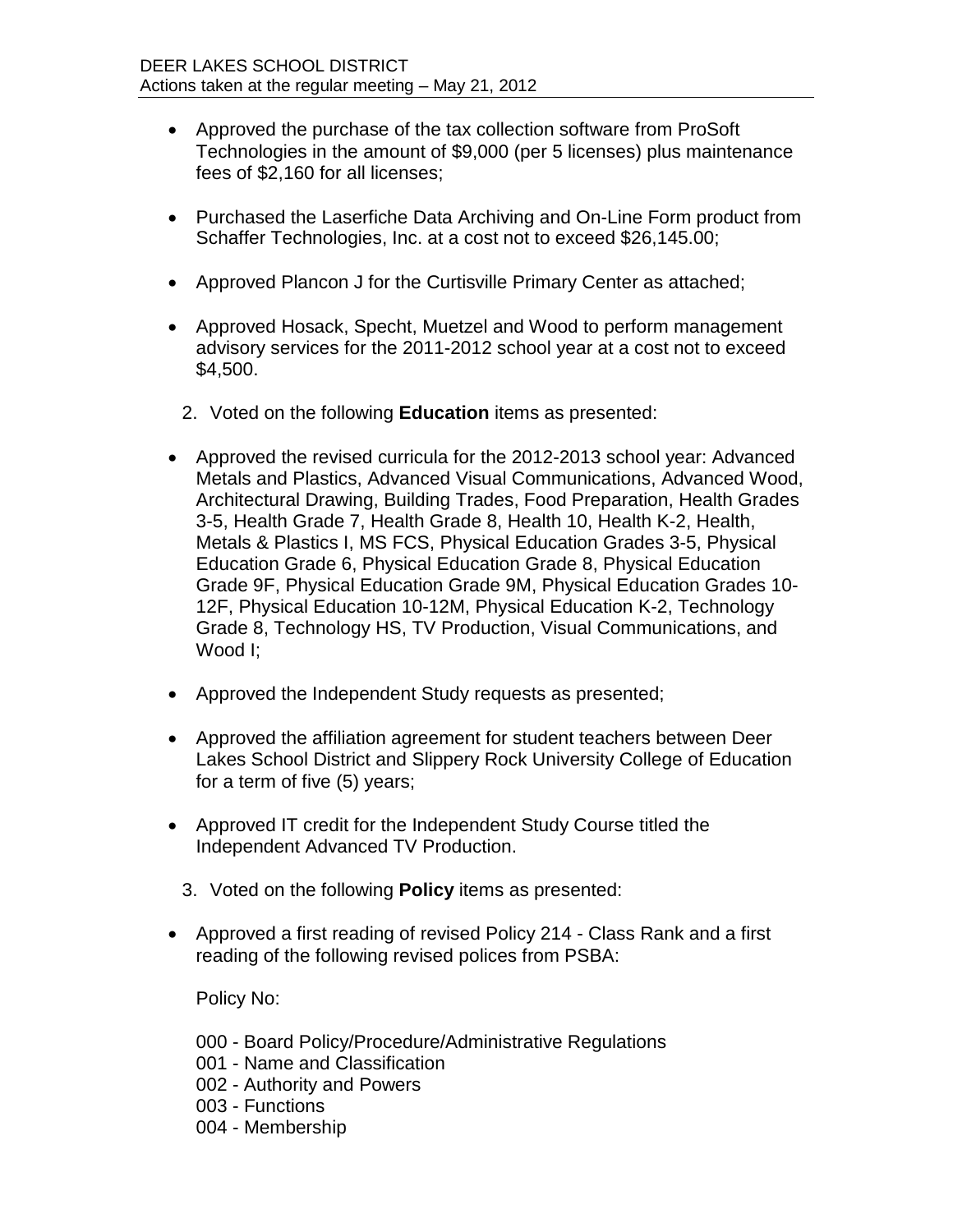- 006 Meetings
- 007 Policy Manual Access
- 008 Organizational Chart
- 011 Board Governance Standards/Cole of Conduct
- 100 Strategic Plan
- 101 Mission Statement
- 102 Academic Standards
- 103 Nondiscrimination In School and Classroom Practices
- 103 Attachment
- 103.1 Nondiscrimination Qualified Students with Disabilities
- 103.1 Attachment 1
- 103.1 Attachment 2
- 103.1 Attachment 3
- 103.1 Attachment 4
- 104 Nondiscrimination In Employment and Contract Practices
- 104 Attachment
- 105 Curriculum Development
- 105.1 Curriculum Review by Parents/Guardians and Students
- 105.2 Exemption from Instruction
- 106 Guides for Planned Instruction
- 107 Adoption of Planned Instruction
- 108 Adoption of Textbooks
- 109 Resource Materials
- 110 Instructional Supplies
- 111 Lesson Plans
- 112 Guidance Counseling
- 113 Special Education
- 113.1 Discipline of Students with Disabilities
- 113.2 Behavior Support
- 113.3 Screening and Evaluations for Students with Disabilities
- 113.4 Confidentiality of Special Education Student Information
- 114 Gifted Education
- 115 Career and Technical Education
- 116 Tutoring
- 117 Homebound Instruction
- 118 Independent Study
- 119 Current Events
- 121 Field Trips
- 122 Extracurricular Activities
- 123 Interscholastic Athletics
- 124 Alternative Instruction Courses
- 125 Adult Education
- 126 Class Size
- 127 Assessments
- 130 Homework
- 137 Home Education Programs
- 137.1 Extracurricular Participation By Home Education Students